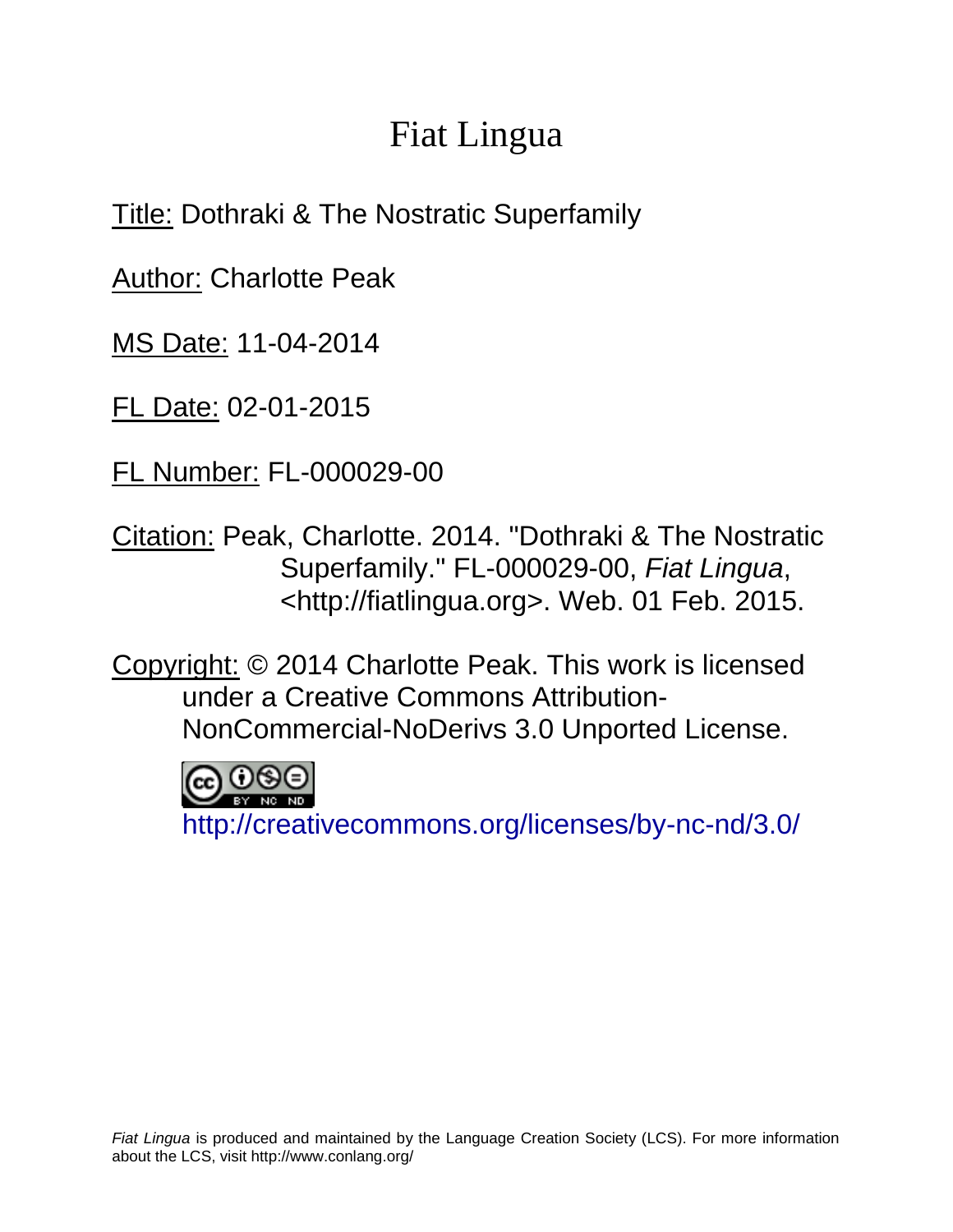## **Dothraki & The Nostratic Superfamily** By Charlotte Peak (Qahlani)

**Background:** This piece was originally written by an MA student in linguistics as a response to an exam question. The original assignment was to prove, in 2000-2500 words, that Dothraki is a part of the Nostratic Superfamily of languages. Assuming, of course, that one believes the Nostratic Superfamily hypothesis.

Whether or not a given language belongs to a given language family can be hotly contested. When speaking of an invented language, or conlang (constructed language), it can be even more of a challenge to determine where in the 'real' world that language might fit. Dothraki is a conlang that was created beginning in 2009 by the linguist David J. Peterson for the HBO television series *Game of Thrones*. The Dothraki people, per the Living Language course book written on the language itself, are "a population of loosely confederated bands of horse-riding warriors who make their home on the steppes of Essos," while "Dothraki [the language] is a lightly inflectional language related to the Lhazareen language…The Dothraki have no writing system and no use for books. To be appreciated properly it needs to be spoken aloud. Forcefully" (Peterson, pp. 6-7). Because the Dothraki have no writing system and no books (their word for book, *timvir*, is borrowed from High Valyrian, another of Peterson's *Game of Thrones* conlangs), Dothraki is represented using a Romanization system. The fan-maintained English to Dothraki and Dothraki to English dictionaries, in addition to the official Living Language Dothraki book, CD, and companion app, represent the primary tools for learning the language. Before those resources existed, some dedicated fans learned as much as they could of Dothraki by watching the TV show – while there are some words in Dothraki in the A Song of Ice and Fire book series by George R. R. Martin that inspired the show, they are few and far between. Those few words are what Peterson used to begin building the language as it exists currently. Trying to discern where in the real world Dothraki might fit is an interesting challenge; I shall argue here in favor of it being part of the Nostratic Superfamily. The Nostratic Superfamily, per the definition in Lyle Campbell's *Historical Linguistics: An Introduction* is a group of languages that are not yet known to be related, but that have been hypothesized to be so (Campbell, pg. 345). The Nostratic Superfamily has various slightly different versions, but the best-known version groups together Indo-European, Uralic, Altaic, Kartvelian, Dravidian, and Afro-Asiatic. Some also include Chuckchi-Kamchatkan, Eskimo-Aleut, Sumerian, and Gilyak (Nivkh) (Campbell, pg. 346). The Nostratic Superfamily hypothesis is controversial, and how accepted it is depends on which community of linguists one asks. Lyle Campbell, the author of the historical linguistics textbook on which I have based some of my background knowledge, has himself argued against it. Regardless, by examining the phonology, lexicon, geography, and culture of the Dothraki people and their language, I intend to prove that Dothraki is indeed a branch of the Nostratic Superfamily, and is at least tangentially related to the languages listed above.

To begin with, there is the phonology of Dothraki as compared to the phonology of other languages in the Nostratic Superfamily. Most letters in Dothraki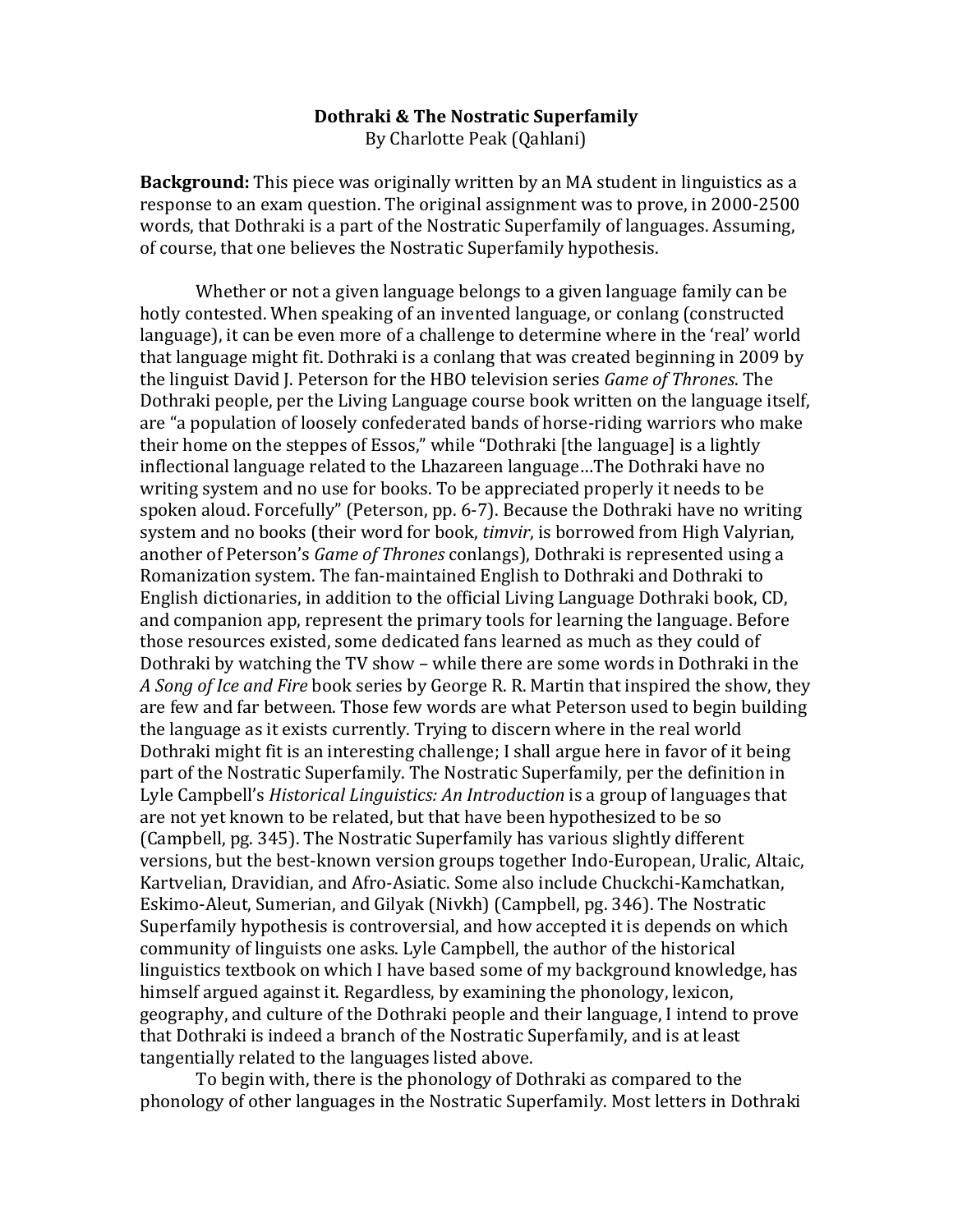are pronounced as they are in English; Dothraki is a conlang that was invented by a native English speaker, spoken on the television show by actors who – for the most part – are also native English speakers. As with many words in English, there are sometimes multiple acceptable pronunciations for one word in Dothraki, depending upon whether the speaker is native or non-native. There are several key phonological differences between Dothraki and English. Three of the most notable perhaps are the Dothraki 'q,' which is like the 'k' in *sky*, "but pronounced deep in the back of the throat" (Peterson, pg. 14); the Dothraki 'kh,' which is compared to the 'ch' at the end of 'Bach,' and is represented in the International Phonetic Alphabet as [x]; and the Dothraki 'r,' which is described as "rolled, as in Spanish, when at the beginning of the word and followed by a vowel, at the end of the word, or when doubled; everywhere else, tapped" (Peterson, pg. 15). Peterson himself has expressed that he sourced the phonology of the Dothraki 'q' from the voiceless uvular stop 'q' in Standard Arabic (D. Peterson, personal communication, October 17, 2014). Arabic in turn belongs to the Afro-Asiatic family of languages, a family that is also included in the Nostratic Superfamily. This same voiceless uvular stop occurs also in Aleut (Ladefoged, 2005), another language that is part of the Nostratic Superfamily hypothesis. Moving on to the second pertinent example, the Dothraki 'kh' occurs quite frequently in the dialogue of the HBO television series. Interestingly, most of the actors who are tasked with pronouncing it end up saying it the way a non-native Dothraki speaker would – as a plain 'k,' rather than the [x] it should be. The title *khaleesi*, for example, is basically the Dothraki equivalent of 'queen'; it refers to the wife of a *khal*, who is the leader of a horde or tribe known as a *khalasar. Khaleesi* should be pronounced [xaleesi] but is often pronounced [kaleesi] or even [kalisi] instead. The other previously mentioned words that start with 'kh,' *khal* and *khalasar*, should also rightly be pronounced with the [x] sound at the beginning. The voiceless velar fricative  $[x]$  occurs across multiple languages, including many members of the Nostratic Superfamily – Aleut, Arabic, Somali, West Frisian, and Yiddish, just to name a few. It even existed in Old English in the word *wealh*, pronounced [wæalx], meaning 'foreigner' or 'slave.' The third example, the Dothraki 'r',' is described specifically as rolled 'as in Spanish,' and Spanish is of course a member of the Nostratic Superfamily itself. In addition, the rolled 'r' appears in Finnish, which is a member of the Uralic family of languages – the Uralic family too being a member of the Nostratic Superfamily. The other 'r' that occurs in Dothraki, described as 'tapped,' is an alveolar flap that also occurs in quite a few languages that are included in the Nostratic Superfamily: Dutch, Hebrew, Punjabi, and Galician, just to name a handful. These three examples of Dothraki phonology demonstrate clearly that Dothraki is a branch of the Nostratic Superfamily, since its phonology so closely resembles that of many members of the Nostratic Superfamily.

The lexicon, geography, and culture of the Dothraki are all closely bound together – essentially, the lexicon itself reflects both the Dothraki culture and the geography of where they live, based on what words it does and does not contain. To begin with, the specific words included in the lexicon of Dothraki provide quite a few clues as to where Dothraki would fit into the world's 'real' languages. The Dothraki culture is intensely horse-focused; they travel everywhere on horseback and are wary of crossing water that their horses cannot drink (meaning, they are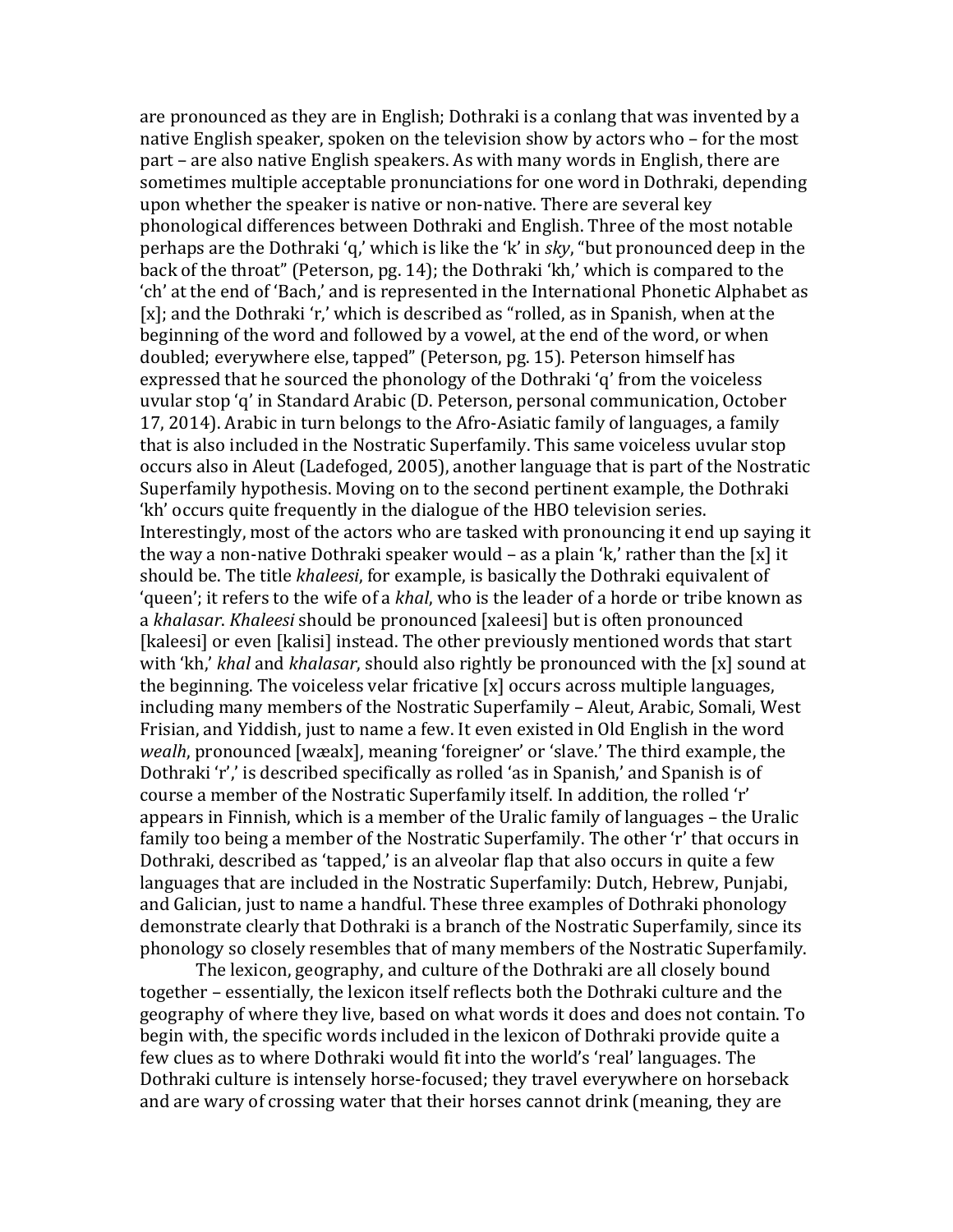not big fans of oceanic travel). In their lexicon, they have a specific word that means 'poison water,' because of this belief – any water that their horses cannot drink may as well be poison. The word, *evethiz*, is a simple compound of their word for water, *eveth*, and their word for poison, *iz*. Perhaps the most similar 'real world' culture to the Dothraki, at least in terms of their focus and dependence on horses, would be the Mongol Empire. The languages spoken among the Mongol hordes at that time would have been Turkic and Mongolian, both of which have been hypothesized to be members of the Altaic family of languages, which is itself a family belonging to the Nostratic Superfamily. Interestingly, the Mongol hordes drank fermented mare's milk that they called *airag*, and the Dothraki lexicon coincidentally contains a phrase for#this#drink#as#well#– *lamekh%ohazho*,#*lamekh*#meaning#'mare's#milk'#and#*ohazho* meaning 'fermented.' As well, the Mongol Empire is said to have originated in the steppes of Asia, and the Dothraki have been described as living on the steppes of Essos, so it is clear that in at least a very basic way, the geography of the two cultures would likely be fairly similar, as both live or lived on the steppes. Another clue in favor of Dothraki being a member of the Nostratic Superfamily has to do with what core vocabulary is proposed for the Nostratic Superfamily itself. One of the words in this core vocabulary means 'boar,' as in a wild or feral pig, and as it turns out, Dothraki has a word for 'boar,' too – *qifo*. Furthermore, while the Nostratic Superfamily core vocabulary does not include words for 'white lion' and 'black stork,' Dothraki does, and the presence of these words in Dothraki turns out to be vitally important to its potential inclusion in the Nostratic Superfamily. The fact that Dothraki has both of those words provides an intriguing clue towards the geography of the Dothraki people. The black stork, or *qana* in Dothraki, avoids large bodies of water, like the Dothraki, and the range of the black stork includes the Palaearctic – a range that would cover most if not all of the languages of the Nostratic Superfamily. White lions are found mostly in captivity now, but based on oral records (and the earliest recorded sighting of them in 1938), they likely originated in a specific part of Africa. They are very rare in the wild, so for Dothraki to have a word in the lexicon that means 'white lion' – the word *hrakkar* – means that the Dothraki probably would, in the 'real' world, live somewhere similar to this part of Africa, and so their language would then fit into the Nostratic Superfamily, like some of the other 'real' languages spoken in that region.

A particularly important cultural aspect of the Dothraki and their language is the religion they follow. The Dothraki believe in a central god, the Great Stallion, known in Dothraki as *Vezhof* (Peterson, 4/16/2012). The Dothraki believe that when a person dies, he or she must be cremated so as to be spiritually set free from this world and move on to a realm called the Night Lands, or *Rhaeshi Ajjalani* (Peterson,  $4/9/2012$ ). Not burning someone's corpse is not only a cultural faux pas, but a terribly nasty insult as well; in fact, in one scene of the television series the Dothraki leader Khal Drogo threatens an enemy by saying that he will not burn his body, that he will leave him out to rot, to be consumed by animals, etc. This is about the worst death threat one can utter in Dothraki – it implies that not only are you going to kill the person, you are going to bar him from joining his ancestors and the Great Stallion in the Night Lands by not burning his corpse. One 'real world' religion that also requires cremation is the Hindu religion. Hinduism is the majority religion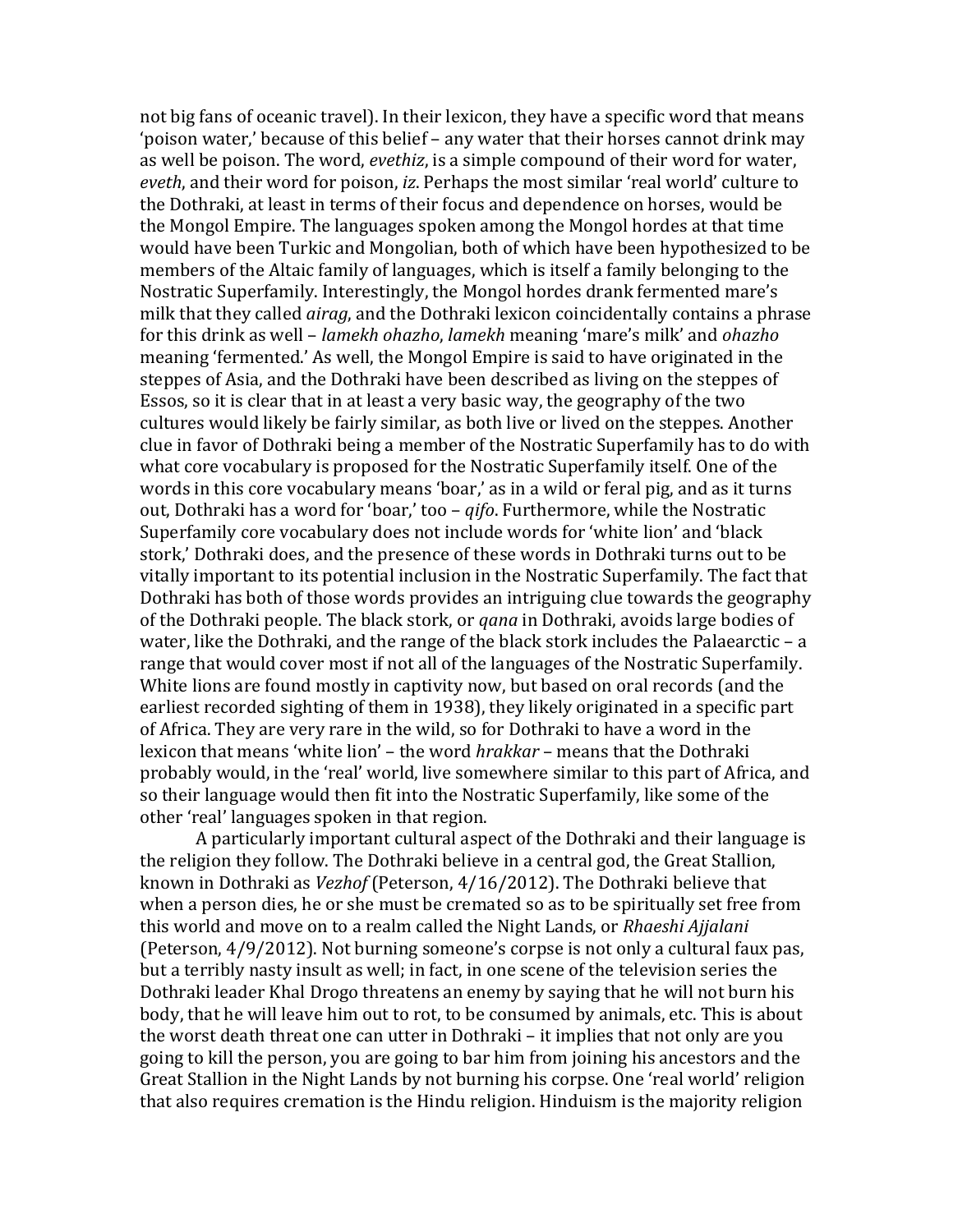for the people in India and Nepal, and coincidentally, the official languages of India and Nepal – Nepali, Hindi, and English – fall under the umbrella of the Nostratic Superfamily. Cremation is considered an option for many cultures, but it is specifically a requirement in Hinduism, just as it is a requirement in Dothraki culture. Additionally, the Dothraki believe specifically in their one god, the Great Stallion, but they do not actively deny the existence of other gods – they just believe their god is the most powerful, and the most likely to help them. This type of belief is known as henotheism, and as a word, henotheism was originally coined to describe a theology particular to the Rigvedic religion. The Rigvedic religion, in turn, is thought of as the predecessor of Hinduism, so that one might think of the Dothraki religion as a predecessor to a Hindu-esque religion that might later develop as the people and their culture change and evolve. This, when combined with the importance of cremation in both Hinduism and the Dothraki Great Stallion-based henotheistic religion, points at the Dothraki culture as being at least partially based on Indo-Aryan culture. Indo-Aryan as a language family is a branch of the Indo-Iranian language family, which is of course then a member of the Indo-European language family, and Indo-European itself is included in the Nostratic Superfamily. The religion of the Dothraki, based on its tenets and requirements, seems to be loosely based on an early form of Hinduism, and as Hinduism is the majority religion for people who speak languages that are included in the Nostratic Superfamily hypothesis, it stands to reason that the Dothraki language, too, would be included in the Nostratic Superfamily.

Dothraki is a fascinating and extensive conlang that, according to its creator, is still under construction. While he has created upwards of 3,000 words at this point, David J. Peterson has expressed the desire to someday expand the Dothraki language to at least 10,000 words. Naturally, conlangs are based on real languages – no matter how inventive a language creator is, he or she must draw upon his or her own real-world knowledge and what resources are available to create a language from thin air (or, as the case is here, create a language from a short list of words that George R. R. Martin created from thin air). It is my belief that if Dothraki were included in the world's real languages, if it had to branch off of any particular superfamily, it would be the Nostratic Superfamily. The evidence is all there: Dothraki sounds like a Nostratic language, it has the lexicon of one, its people live in a geography not unlike that of a Nostratic language region, and the Dothraki culture seems to align with several Nostratic language cultures, among them Indo-Aryan and early Mongolian. I feel that the data that thus far exists on Dothraki – the language and the people – points directly toward the Dothraki language being a branch of the Nostratic Superfamily because no other hypothesis seems nearly as sound. As a researcher, I found that the most striking evidence for Dothraki being a branch of the Nostratic Superfamily came not from the lexicon or the phonology, as I might have expected, but from a specific aspect of the culture – in terms of major world religions, the Dothraki religion resembles early Rigvedic much more than I ever would have realized, if not for the intense research I did on the subject. While this striking similarity alone is not enough to make the case for Dothraki being a branch of the Nostratic superfamily, I believe that when combined with the other extensive evidence I have presented, it paints a very clear picture of the Dothraki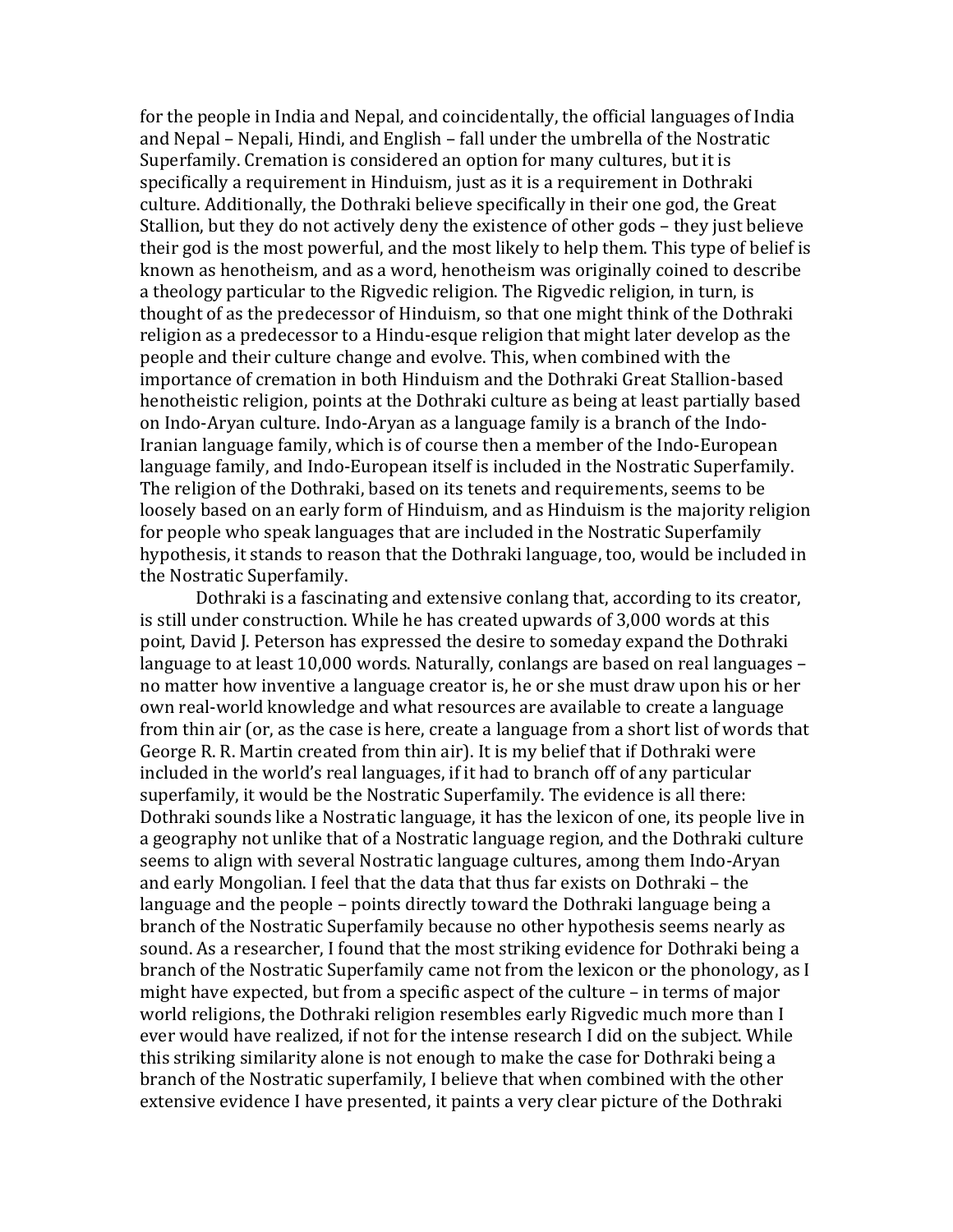language – or, as they would call it, *lekh dothraki* – and its place in both the fantasy world, and our own.

## **References**

Baker, P. (2007). *Introduction to Old English* (2nd edition ed.), Oxford: Blackwell.

Bigham, D. S. (Fall 2013). *Linguistics 610: Topics in Historical Linguistics*, San Diego State University.

Campbell, L. (2006). *Historical linguistics: An Introduction* (2nd ed.). Cambridge, Mass.: MIT Press.

Cano Alonso, L. (Ed.). (2010, March 31). Black stork (Ciconia nigra). Retrieved October 25, 2014, from http://www.arkive.org/black-stork/ciconia-nigra/

Dolgopolsky, A. (2012, January). Nostratic Dictionary - Third Edition. Retrieved October 23, 2014, from https://www.repository.cam.ac.uk/handle/1810/244080

Ladefoged, P. (2005). *Vowels and Consonants* (2nd ed.). Oxford: Blackwell.

Littauer, R. (Ed.). (2014). The Dothraki Language Dictionary. Retrieved October 23, 2014, from http://docs.dothraki.org/Dothraki.pdf

Littauer, R. (Ed.). (2014). The English-Dothraki Dictionary. Retrieved October 23, 2014, from http://docs.dothraki.org/ikarhtoD.pdf

Mischler, G. Airag - Айраг. Retrieved October 25, 2014, from http://www.mongolfood.info/en/recipes/airag.html

Peterson, D. (2014). *Living Language Dothraki*. New York: Random House LLC.

Peterson, D. (2012, April 16). Me Reki Driva Laz Vo Drivoo Avvos. Retrieved October 25, 2014, from http://www.dothraki.com/2012/04/me-reki-driva-laz-vo-drivooavvos/

Peterson, D. (2012, April 9). Rhaeshi Ajjalani. Retrieved October 25, 2014, from http://www.dothraki.com/2012/04/rhaeshi-ajjalani/

Sugirtharajah, S. (2004). *Imagining Hinduism: A Postcolonial Perspective*. London: Routledge.